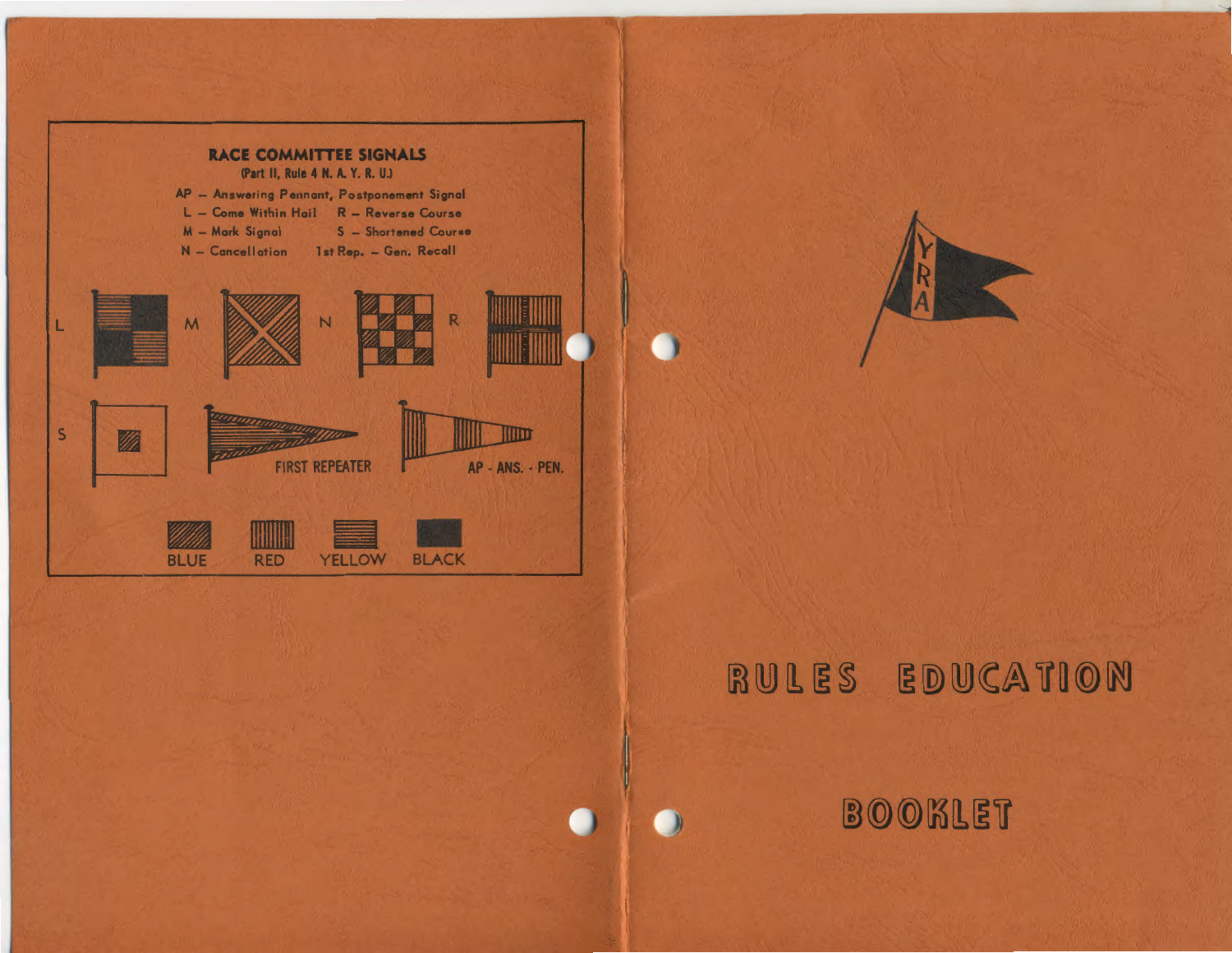# **YACHT RACING ASSOCIATION OF SAN FRANCISCO BAY** 251 KEARNY STREET SAN FRANCISCO 94108

This Booklet was composed and published by the Yacht Racing Association of San Francisco Bay with the sole intent of assisting the Racing Skipper to interpret some of the fundamental racing rules. The diagrams and explanations contained herein represent the opinions of the Rules and Education Committee of the Y.R.A. regarding the interpretation of these rules. This Booklet is in no way intended to replace or supersede the Official NAYRU Rule Book. All Racing Skippers are advised to obtain a copy of the Yacht Racing Rules from The North American Yacht Racing Union, 37 West 44th Street, New York, New York 10036.

The Rules and Education Committee does not intend to usurp or infringe on regular functions of Race or Protest Committees. However, it is prepared to answer to the best of its ability written inquiries from individuals or groups or Race or Protest Committees regarding interpretations of the Rules in particular situations, actual or hypothetical. The Chairman and members also are willing to appear before groups wishing to have seminars or discussions on the Rules. Inquiries should be addressed to the Rules Education Committee c/o Y.R.A., 251 Kearny Street, Suite 605, San Francisco, CA 94108.

(Revised June 15, 1973)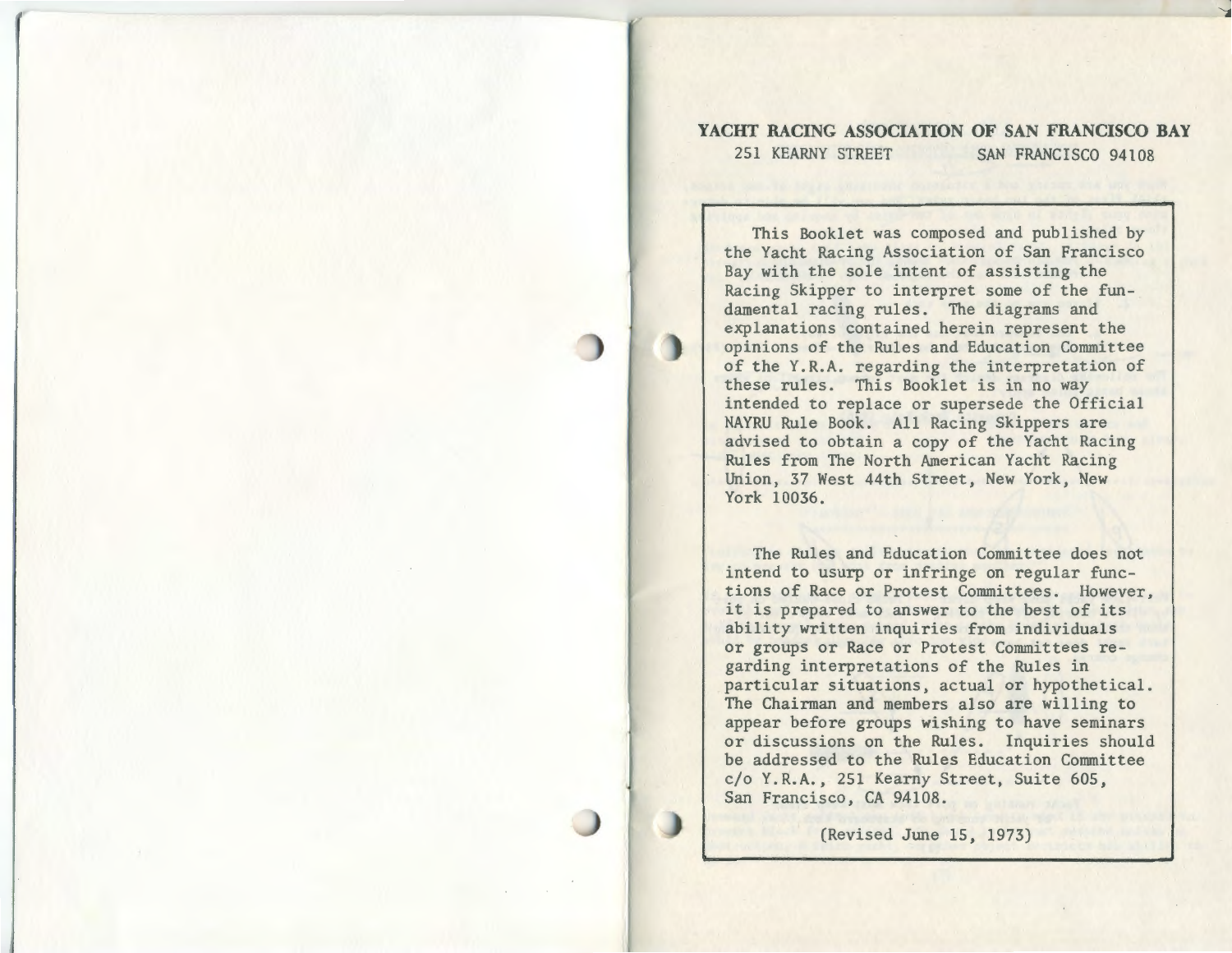#### FUNDAMENTAL RULE COVERING MOST SITUATIONS =========================================

When you are racing and a situation involving right-of-way arises, think first of the two basic rules, and you will be able to determine your rights in nine out of ten cases by knowing and applying these rules:

- 1. If you are on opposite tacks, the boat on the starboard tack has the right-of-way. Rule (#36)
- 2. If you are on the same tack
	- a. the leeward boat has the right-of-way.
	- b. the overtaken boat has the right-of-way. Rule (#37)

The following diagrams depict the most common situations where these basic rules apply:



' Port-tack yacht must keep clear by either bearing off or tacking soon enough so that starboardtack yacht does not have to change course.

Yacht close-hauled on port tack must keep clear of yacht running (or reaching) on starboard tack.



t<sub>t</sub>



#### Same Tack Rule (#37)



Windward yacht must keep clear of leeward yacht, although in this situation, leeward yacht cannot luff windward yacht. (Luffing rights will be covered in next section.)

In this situation, white is also leeward yacht and black must keep clear.

 $\Rightarrow$ 

Yacht clear astern and overtaking must keep clear.

\*\*\*\*\*\*\*\*\*\*\*\*\*\*\*\*\*\*\*\*\*\*\*\*\*\*\*\*\*\*\*\*\*\*\*\*\*\*\*\*\*\*\*\*\*\*\*\*\*\*\*\*\*\*\*\*\*\*\*\*\*\*\*\*\*\*\*\*\*\*

"LUFFING" - RULE #38 AND SUBSECTIONS 

"Luffing is the one sailing tactic that is considered legitimate to try to prevent one boat from passing another."

If two boats are on roughly parallel courses and one boat starts to overtake and pass the other boat to windward, the leeward boat may luff to prevent being passed, even to the point where both boats would be heading directly into the wind.



Leeward yacht (white) may luff black head to wind if she pleases to prevent black from passing. Windward yacht must respond unless an obstruction, a third yacht, or other object restricts her ability to do so.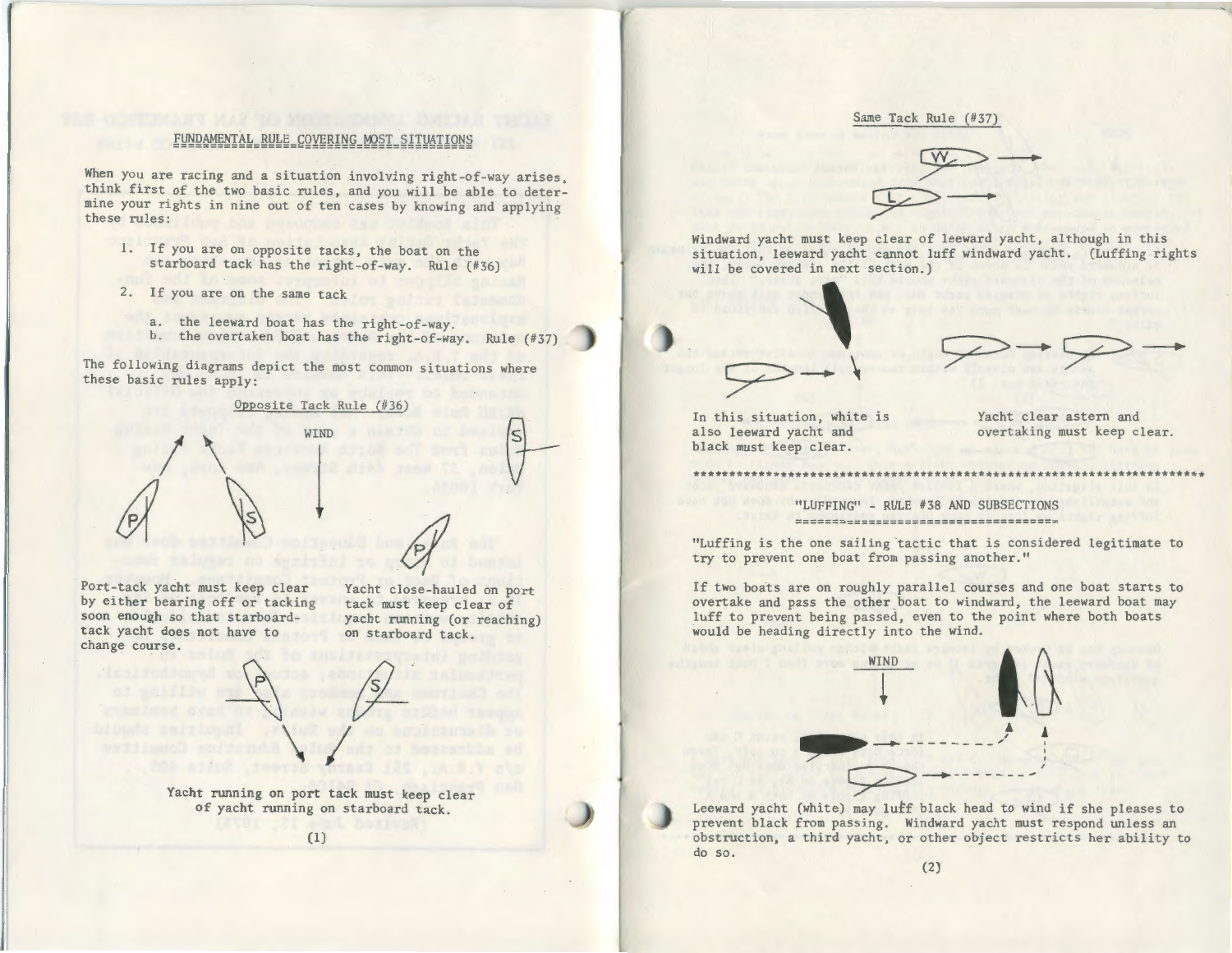WIND Course to next mark  $\frac{1}{1}$ or "Normal" course

--

If, however, windward yacht gets far enough ahead so that the helmsman of windward yacht is abeam of the mast of the leeward yacht, the helmsman of the windward yacht should hail "mast abeam." Then luffing rights of leeward yacht end, and she cannot sail above her normal course to next mark "as long as that overlap continues to exist."

NOTE: An overlap does not begin or continue to exist unless the yachts are clearly within two overall lengths of the longer one. (#38 par. 2)



In this situation, where a leeward yacht catches a windward yacht and establishes an overlap to leeward, leeward yacht does not have luffing rights as long as same overlap continues to exist.



Overlap may be broken by leeward yacht either pulling clear ahead of windward yacht (diagram 3) or by moving more than 2 boat lengths away from windward yacht.



In this situation, yacht C can force both B and A to luff, (even though B otherwise does not have luffing rights on A), as C has luffing rights on both B and A. (#38 par. 5)

# THE START

Before the start while jockeying for position, the basic right-ofway rules apply (starboard-tack boat and leeward boat have the right of way.) The differences that apply before starting and clearing the line are first that while the right-of-way boat may change course, she must do so only slowly, i.e., no quick sharp luff would be permitted, and second that the leeward yacht may luff slowly before the start without having mast abeam but not above a close-hauled course. (Rule 40)

Anti-barging rule 42.3



A, being the leeward boat, has right of way and does not have to give room to either B or C. This applies whether or not the starting signal has gone. (Anti-barging rule 42.3)



A does not have to give room to B and C. However, after the gun, X may not luff above her normal course (which in this case is closehauled) to prevent A from passing through the starting line.

(4)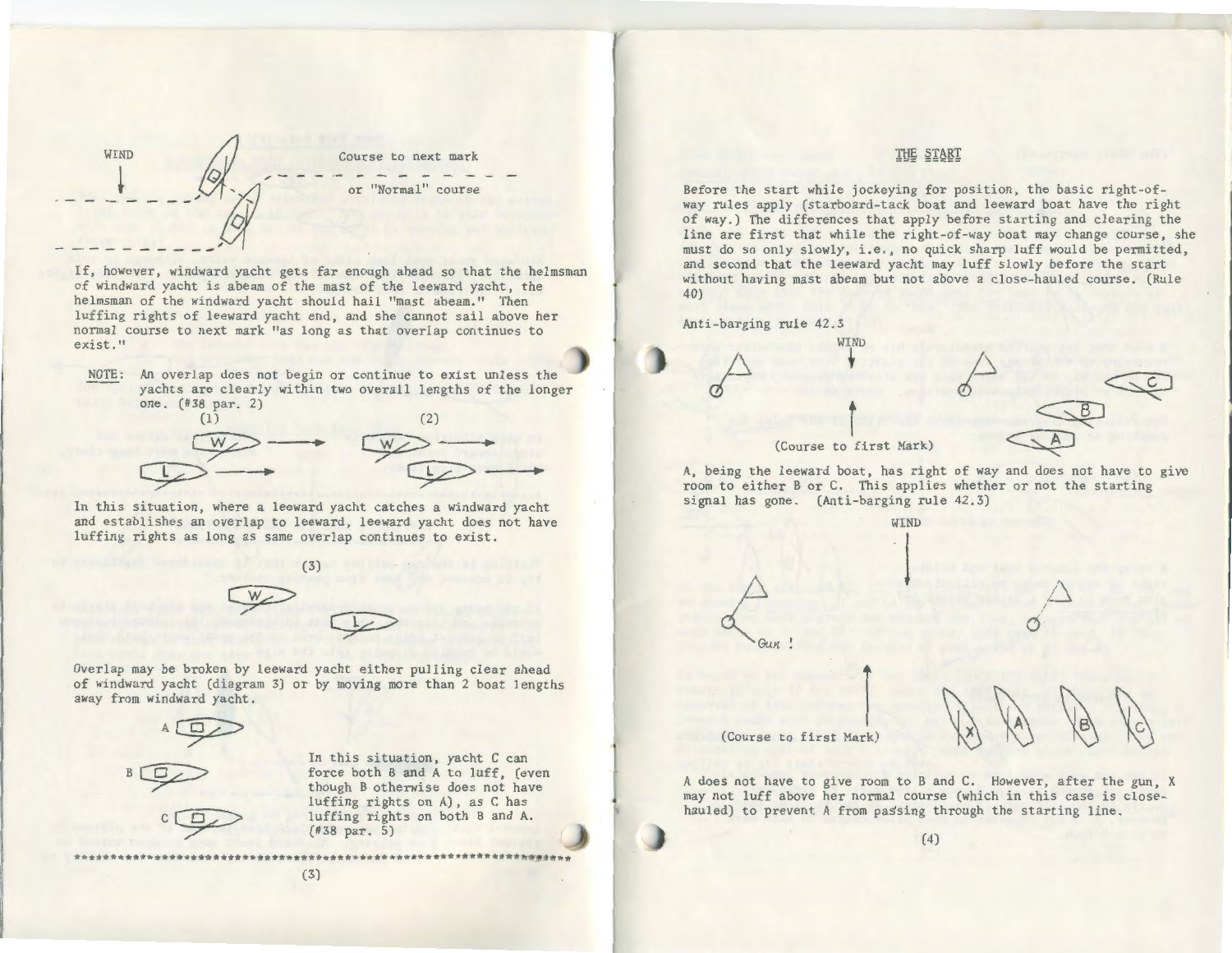(The Start Continued) WIND  $\downarrow$  $\frac{d}{d}$   $\frac{d}{d}$ 

A boat that has started prematurely has no rights whatsoever when returning to the proper side of the starting line, and must keep out of the way of all boats that are starting properly regardless of tack or windward-leeward position. (Rule 44 la)

*(/--,* 

' '  $\cdot$   $\cdot$ 

.... ..... .... \_

The following diagrams illustrate the right-of-way rules for reaching or running starts:



course to the next mark if necessary. As per previous case, however, A is not required to head below course to next mark to give B room.

(5)

(The Start continued) SPECIAL RULES WHICH APPLY AT THE START

#### Rule 40 - Right-of-Way Yacht Luffing before Starting

Under this rule, as changed in 1969, a leeward yacht may luff (definition: alter course toward the wind) when she has an overlap on the windward yacht, but only slowly and in such a way as to give the windward yacht room and opportunity to fulfill her obligation to keep clear. Note that the leeward yacht does not have to be forward of mast abeam under Rule 40 to do this. The following diagrams and text explain this in more detail:  $_{\text{WIND}}$ 



In the above diagrams Ll, L2, L3, and L4, all may luff Wl, W2, W3, and W4 slowly. However, L2 and L4 may not luff above a close-hauled course before they have started and cleared the line, because they are aft of mast abeam on W2 and W4. Ll and L3 may luff head to wind, if they please, because they are forward of mast abeam on Wl and W3.

As noted in the Appendix of the RULES EDUCATION BOOK, there was a change in Rule 40 for 1973. Under the 1969 Rule, if there was an interval of time between the starting signal and actually starting, a leeward yacht with an overlap but without mast abeam could slowly luff a windward yacht above close-hauled during such an interval. Now the prohibition against such a leeward yacht luffing above close-hauled applies at all times before starting.

This change in Rule 40, as well as a change in Rule 42, changes our discussion in Bulletin 71-1 regarding the situation in the following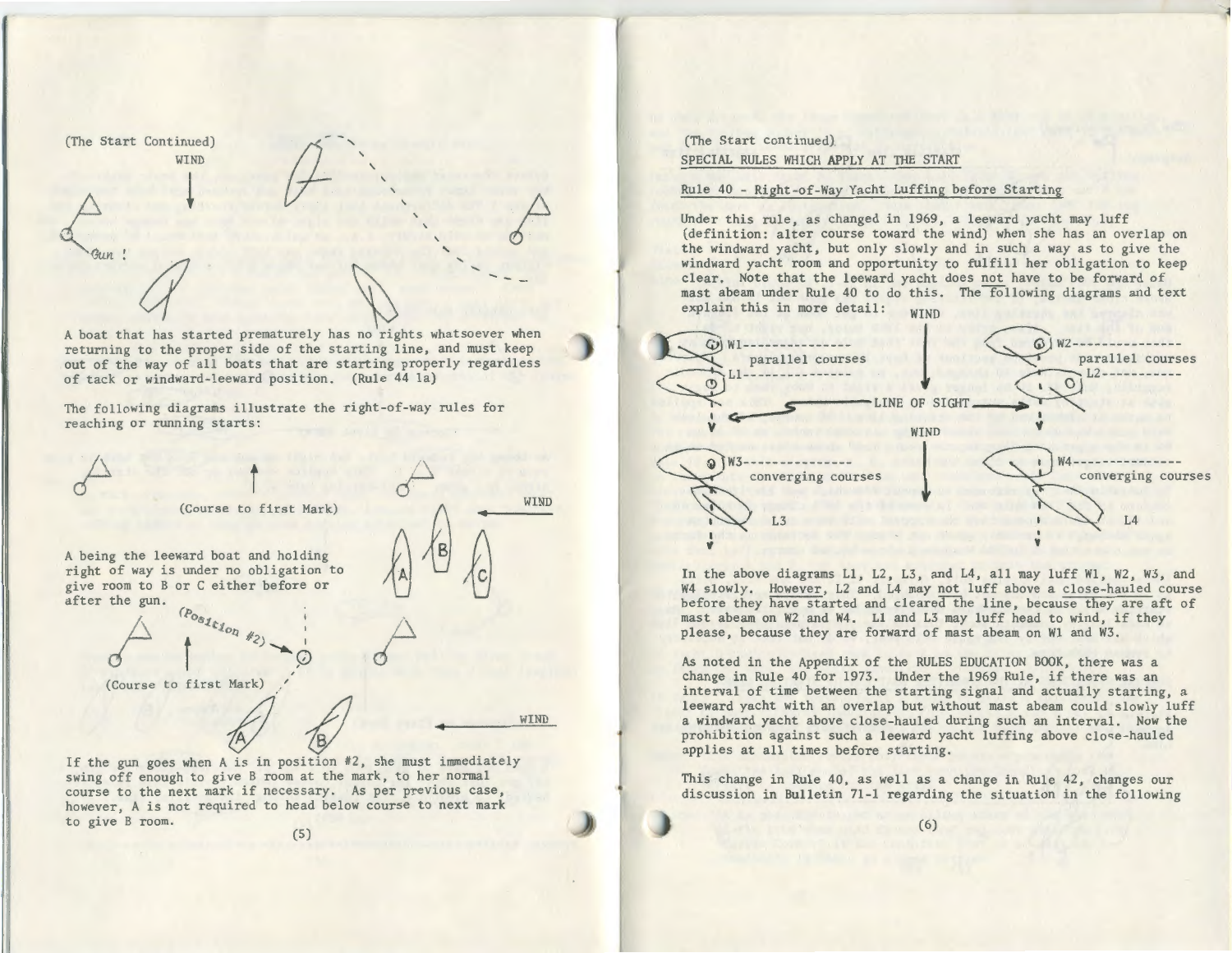

Under the 1969 Rules, as we pointed out in 71-1, LS could luff WS above close-hauled, if the starting signal has gone but LS had not yet cleared the starting line, in order to get room at the leeward end of the line. Also, prior to the 1969 Rules, her right to do this could be inferred from the fact that Rule 42 regarding room at marks overrode previous sections of Part IV except section A. Howeve. now, not only is Rule 40 changed, but, as pointed out in the Appendix regarding Rule 42, it no longer gives a right to buoy room to begin with at starting marks surrounded by navigable water. This now applies to marks at either end of the starting line. Of course, if the leeward yacht was up to mast abeam on the windward yacht, as L6 is on W6 in the right-hand diagram, she could luff above close-nauled in an attempt to get room to clear the mark.

In Bulletin 71-1, we referred to Appeal #36 which was rewritten to conform to the 1969 Rule 40. In view of the 1973 change in Rules 40 and 42, it would appear that this Appeal will have to be rewritten again although it probably would not change the decision as the facts do not state that L luffed W above a close-hauled course.

The so-called Anti-Barging Rule, formerly 42.le and now 42.3, still is in the Rules and has not been changed. This refers specifically to starting marks at the windward end surrounded by navigable water. As we made lengthy comments about this on the second page of Bulletin 71-1 which was sent out by YRA again this year, we do not feel it necessary to repeat them here.

#### SPECIAL SITUATIONS AT THE COMMITTEE BOAT END OF STARTING LINE



In this diagram, the large Committee Boat is a Mark and an obstruction, and the visible anchor line, although technically not part of the Mark per Rule 52.2, is nevertheless an obstruction.

1

*4* 

1

Yacht A may hail Yacht B; Yacht C may hail Yacht D; and the hailing yachts are entitled to room to tack since neither Yacht B nor D can fetch the Mark or obstruction. Note that A and C must hail for sea room, then tack as soon as room is given. (Rules 43.1 and 43. 2)



In the second diagram, Yachts A, B, and C are not entitled to hail for room to tack since Yacht D on present course can fetch the Mark and obstruction. However, Yachts A or B or C may luff slowly under Rule 40. In this diagram, A, B, and C are all forward of mast abeam on the yachts to windward of them, and therefore could luff above close-hauled. If they had an overlap but were not up to mast abeam, they could only luff up to close-hauled. (See Bulletin 71-1.) However, they are also entitled to room at the Mark under 42.1 as previously explained in Bulletin 71.1, if they can make it by luffing. Note that luffing may not solve the problems of Yachts A, B, or C, particularly A and B, but they are entitled to make the attempt.

If Yachts A, B, or C hail for "Room" to tack, are refused, and hail again, they shall receive the required room, but the hailing yachts must retire immediately (Rule 43.3b).

If Yacht D having refused room to tack on the first hail then fails to fetch the Mark, she shall immediately withdraw (Rule 43.3c).

If Yacht C tacks and forces Yacht D about to avoid a collision, she (Yacht C) must withdraw immediately. Now Yachts A and B may tack and continue provided they have not hailed for room (Appeal No. 38).

Note: This discussion covers only those yachts appraoching the Committee Boat end of the line when the Committee Boat will be left to leeward for the start.

wice: It is possible to get an excellent start at the port end of the line when wind favors that end, but watch out for "Coffin Corner" if the Committee Boat is at that end, especially if there is a head current.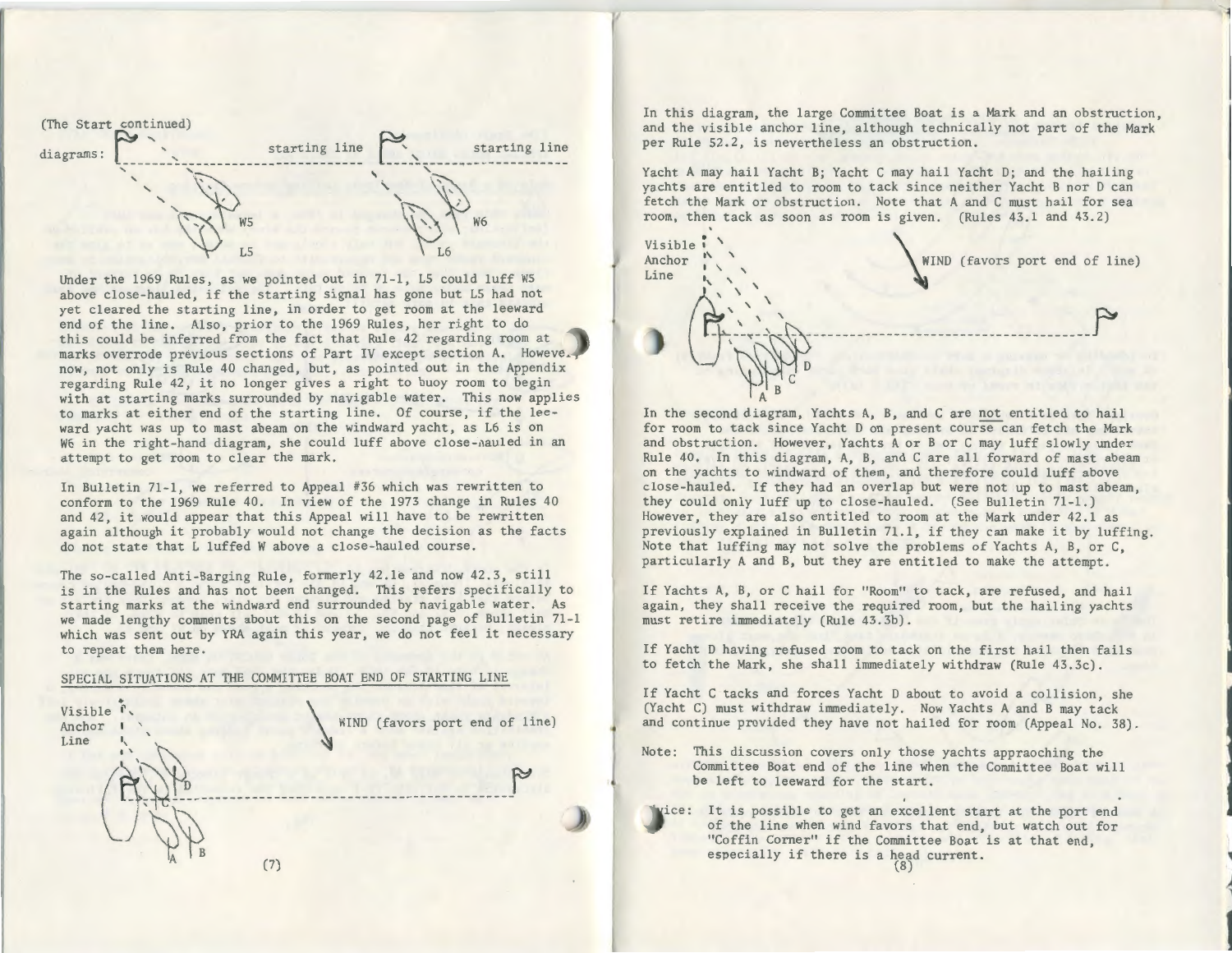ROUNDING MARKS (RULE #42-1) ==============================

WIND

l

 $\mathbf{J}$ 

 $\overline{1}$ 



In rounding or passing a mark or obstruction, the outside yacht(s) (A and B in above diagram) shall give each yacht overlapping on the inside room to round or pass. [42.1 (a)].

Overlaps must be established in time to be valid. A yacht clear astern may not establish an overlap and claim room after the yacht clear ahead is within two of her own lengths of the mark or obstruction  $[42.2(a)(i)]$ . The burden of proof that an overlap was established soon enough shall rest on the yacht which was clear astern  $[42.2(d)(ii)].$ 



The above rules apply even if the boats are on opposite tacks. In the above sketch, A is on starboard tack, but she must give room to B to round the mark if B's overlap was established in time.



A leeward yacht with luffing rights may take an inside yacht to windward of a mark provided she hails to that effect and also

begins to luff before she is within 2 of her own overall lengths of the mark and provided she also passes to windward of it.  $[42.1(a)(iii)]$  if the leeward yacht luffs and then swings off or jibes to round the mark, in our opinion she must do so in time so that the windward yacht can do the same and also give the windward yacht room if she still has an overlap. The timing on this depends on size of yachts, wind conditions and speed.

'--..

1



Room to round or pass a mark includes room to tack or jibe if tacking or jibing is an integral part of the rounding or passing maneuver, as in above diagrams. [42.1(a)(i) In the left-hand diagram, B is obligated to jibe around mark and assume proper course to next mark at first reasonable opportunity. However, if B had luffing rights, she could carry A beyond the mark if she wished to.<br>[Rule 42.1(a)(ii)] WIND



A yacht clear ahead (black in above diagrams) does not have to give room to white, but cannot claim right to tack under this rule if (A) she is completing rounding of leeward mark, and next leg is a beat, or (B) she is beating to windward and is about to tack around a mark. In either case, yacht clear ahead is subject to Rule 41, tacking or jibing. This provides that a yacht, while tacking or jibing, shall keep clear of a yacht on a tack. (10)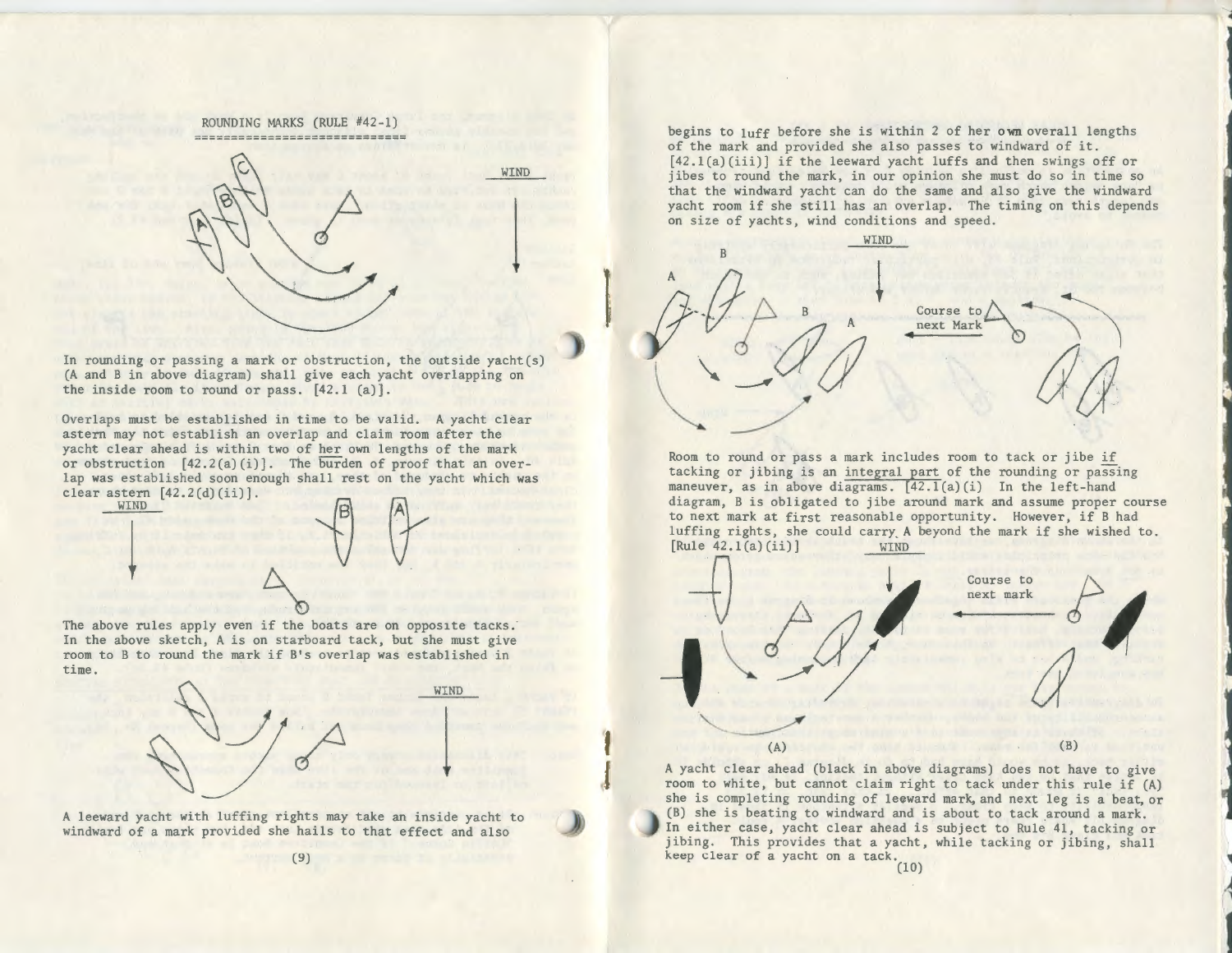#### RULES REGARDING OBSTRUCTIONS (42 & 43) ======================================

An obstruction is defined in Section I of the Rules (Definitions) as "any object which safe pilotage would require a yacht when one length away from it to make a substantial alteration of course to avoid."

The following diagrams will cover the rule particularly applying to obstructions, Rule 43, with particular reference to situations that arise often in San Francisco Bay racing, such as the beach between the St. Francis Yacht Harbor and Crissy.

-......-.·· -· "" BEACH \_ \_......... ·---.....BEACH -......\_....,.,...........,..



In the above diagrams, we have shown the beach as the obstruction, but the same principles would apply to any other obstruction which is not a mark of the course.

Where the boats are close together, as shown in Diagram l, on the same tack, A cannot tack without hitting B. A should therefore, before tacking, hail B for room to tack by calling "Sea Room" or words to that effect. In this case, B would have to respond by tacking, and A has to also immediately tack beginning before B has completed her tack.

In diagram II, there might be a question, depending on size and manueuverability of the boats, whether A can tack and clear B's stern. If there is any doubt in A's mind about this, he is entitled to call for room. B would have two choices - he could either tack, as he would have had to do in diagram I, or should he decide that he can keep clear without tacking, he may hail "you tack" or words to that effect. In this case, it is B's responsibility to keep clear. A similar situation is shown in diagram III where there might be a question whether A could tack and clear B's bow.

We would like to emphasize that the situations in II and III are borderline where good sportsmanship is of the essence. A can only hail for room if he feels he can't tack without hitting B and wouldn't have room or time to maneuver after tacking to keep clear of B including tacking again or bearing off and taking B's stern if necessary.

When an obstruction is a mark of the course which is large enough to qualify as an obstruction under the definition of an obstruction -- such as possibly a stake boat or a point of land with a buoy off it with unsafe water between the buoy and the point -- then Rule 43.3 a, b, and c applies.



If two close hauled yachts are approaching an obstruction which is a mark of course which the windward yacht can fetch, as in the above diagram, the leeward yacht is not entitled to hail for room to tack. If A does so hail, B shall so inform her. If A hails again and receives room, she shall, after receiving it, withdraw. If, however, B, having refused to respond to hail as above, fails to fetch, she shall also withdraw. This rule does not prevent A from luffing B under Rule 38 if she can get by the mark without tacking.

In the case of a mark of the course which is not big enough to qualify as an obstruction (an ordinary buoy or flag marker surrounded by navigable water) Rule 43 does not apply at all, and the situation is governed by the other applicable rules in Part IV, especially 36, 37, 38, 41 and 42, and in Part V, 51 and 52. (12)

,

1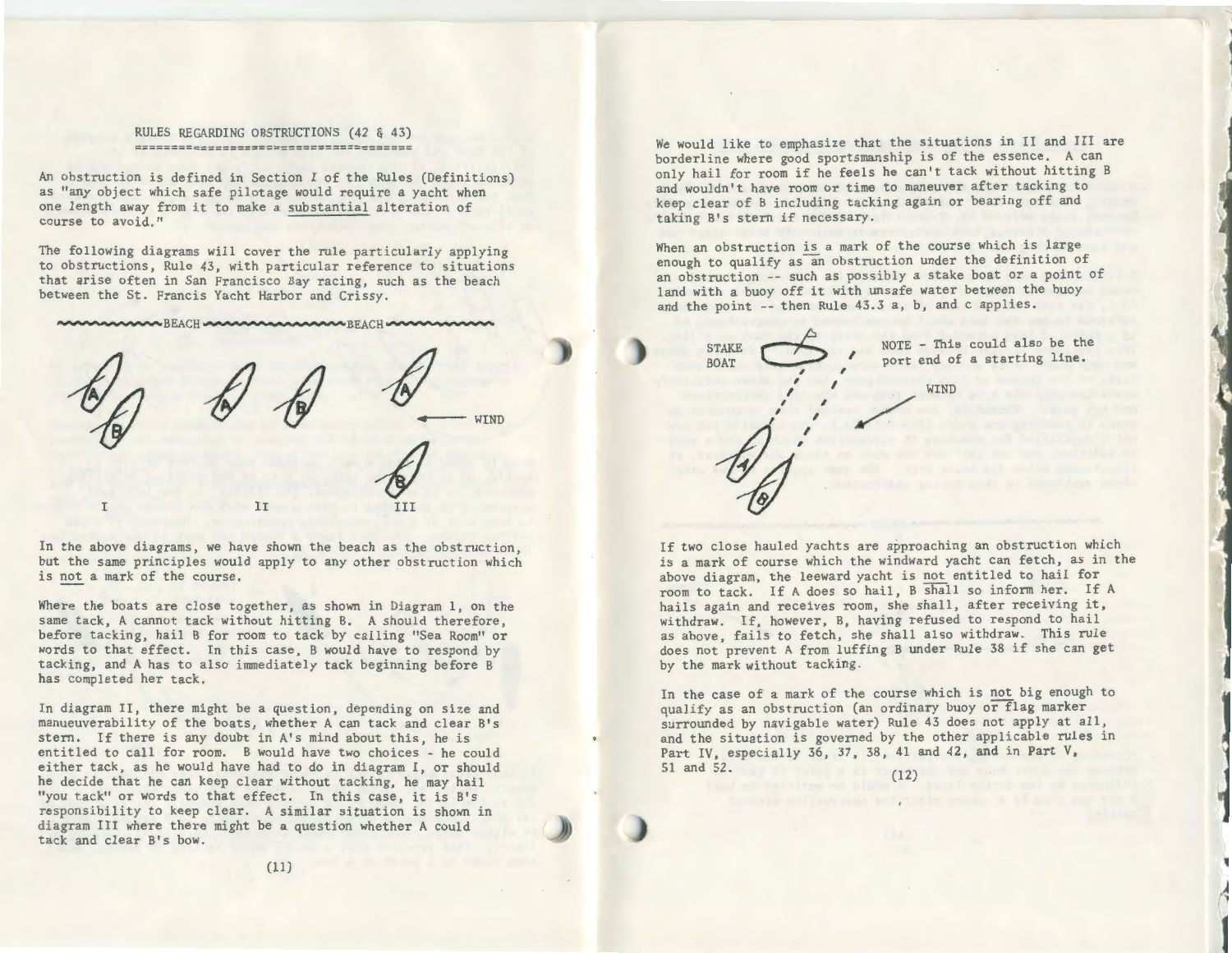#### Special Race Instruction Regarding Navigation Aids

A new Race Instruction for 1972 concerned Anita Rock and any buoy marking same (YRA #21), the vertical "H" beam off the Water Quality Control Plant west of St. Francis Yacht Club, the Bell Buoy off the west end of Alcatraz, and the outermost rocks off Point Blunt and any buoy marking same (YRA #12).

This Standing Race Instruction contains the following provision under Navigation Aids. "For purposes of NAYRU Rules 42, 43 and 59.1, the area between each of these three and the "H" beam apove referred to and the land shall be considered an obstruction, as if a point of land extended from the shore to the buoy or piling. This precludes passing between them and the land." Formerly there was some doubt as to whether these were obstructions which were marks of the course or just obstructions, but the above definitely makes them and the area between them and the land obstructions and not marks. Therefore, you cannot reround them to correct an error in touching one under 1969 Rule 52.1, and actually you are not disqualified for touching an obstruction which is not a mark. In addition, you can call for sea room on these obstructions, as illustrated below for Anita Rock. The same applies to the other items mentioned in this Racing Instruction.



According to the Racing Instruction, it is as if the area between the outer buoy and the beach is a point of land as indicated by the dotted lines. A would be entitled to hail B for sea room if A cannot clear the obstruction without tacking.

(13)

#### Exception

In the rare case where a particular course might designate Alcatraz as a windward rounding mark (as in Coyote Point Regatta), then the Bell Buoy west of Alcatraz would have to be considered an obstruction which is a mark of the course, and Rule 43.3 a, b & c would apply.

The same of the control of the same state of the con-

j

*t* 

.1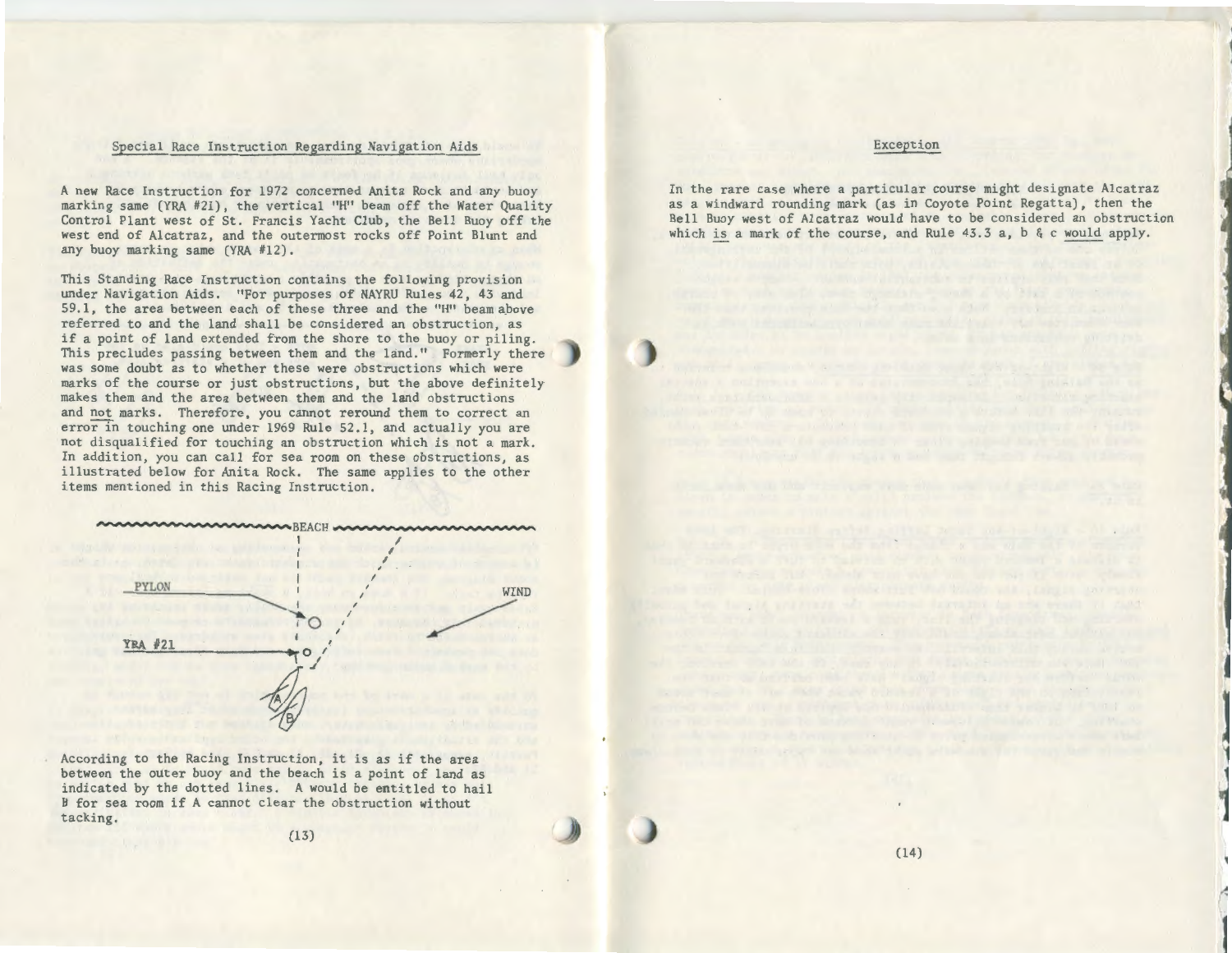## APPENDIX

# SIGNIFICANT 1973 CHANGES IN RULES =================================

New Rule 67 provides that when there is contact between two yachts, unless one of them retires in acknowledgment of the infringement, or at least one of them protests, both shall be disqualified. Note that this applies to substantial contact -- not a slight contact of a sail or a sheet, although these also are, of course, subject to protest. Note also that the Rule provides that the Race Committee may waive the rule under circumstances such as drifting conditions in a calm.

Rule 34 - Right-of-Way Yacht Altering Course, sometimes referred to as the Balking Rule, has incorporated as a new exception a special starting situation. It explicitly permits a starboard-tack yacht, running the line before a windward start, to come up to close-hauled after the starting signal even if this prevents a port-tack yacht ahead of her from keeping clear -- something all starboard tackers probably always thought they had a right to do anyway.

Rule 35 - Hailing has been made more explicit and has more teeth in it.

Rule 40 - Right-of-Way Yacht Luffing Before Starting. The 1969 version of the Rule was a change from the Rule prior to that in that it allowed a leeward yacht with an overlap to luff a windward yacht slowly, even if she did not have mast abeam. But before her starting signal, she could not luff above close-hauled. This meant that if there was an interval between the starting signal and actually starting and clearing the line, such a leeward yacht with an overlap, but without mast abeam, could luff the windward yacht above closehauled during this interval. We suspect that this "quirk" in the 1969 Rule was unintentional. In any case, in the 1970 version, the words "before her starting signal" have been omitted so that the restriction on the right of a leeward yacht when aft of mast abeam to luff no higher than close-hauled now applies at all times before starting. Of course a leeward yacht forward of mast abeam can still luff above close-hauled prior to starting provided that she does so slowly and gives the windward yacht room and opportunity to keep clear.

Rule 42 - Rounding or Passing Marks and Obstructions has been rearranged as to paragraphs with some rewording, but changes of substance are minor. One change is that, instead of providing for buoy room at starting marks and then taking it away with the antibarging rule, the rule now gives no right to begin with to buoy room at starting marks surrounded by navigable water. Of course, a leeward yacht can use her leeward-yacht rights of Rule 37.1 to obtain the room she needs at the leeward end of the line, subject only to the limitations of Rule 40 (see previous paragraph) regarding luffing. Another change is that the requirement that an inside, opposite-tack yacht jibe around a mark at the first reasonable opportunity is also explicitly applied also to an inside, same-tack yacht which does not have luffing rights. Although this requirement was intended to be implied right along, it has not been well recognized. Of course an inside, leeward yacht with luffing rights may still carry a windward yacht past the mark if she wishes to.

t

Rule 52 - the Penalty of an Extra Rounding for Touching a Mark has been rewritten to reduce the uncertainties that have arisen as to its requirements. To accomplish this in the case of a starting mark, where most of the problems arose, a clause 2 b i has been added requiring that the extra rounding be taken after starting.

Rule 68.5 now explicitly states that a protest flag need not be flown in order to make a valid protest for redress, or what is usually called a protest against the Race Committee.

Rule 74. A paragraph 3 has been added to this rule stating that after a gross breach of good manners or sportsmanship, the Race Committee may exclude a competitor from further participation in a series or take other disciplinary action.

There are other changes of interest to Race Committees, notably Appendix 5, the Authority and Responsibility of Race Committees and Judges for Rule Enforcement. The principal point made by this Appendix is that, recognizing the danger involved, such as becoming overzealous, race committees and/or judges should institute hearings under Rule 73.2 more often when there occurs what appears to be a clear-cut and significant rule infringement not protested by a competitor. There is also provision in Appendix 3 for three optional-penalty arrangements alternative to disqualification, any one of which a race committee may elect to incorporate in the sailing instructions if it wishes.

(15)

(16)